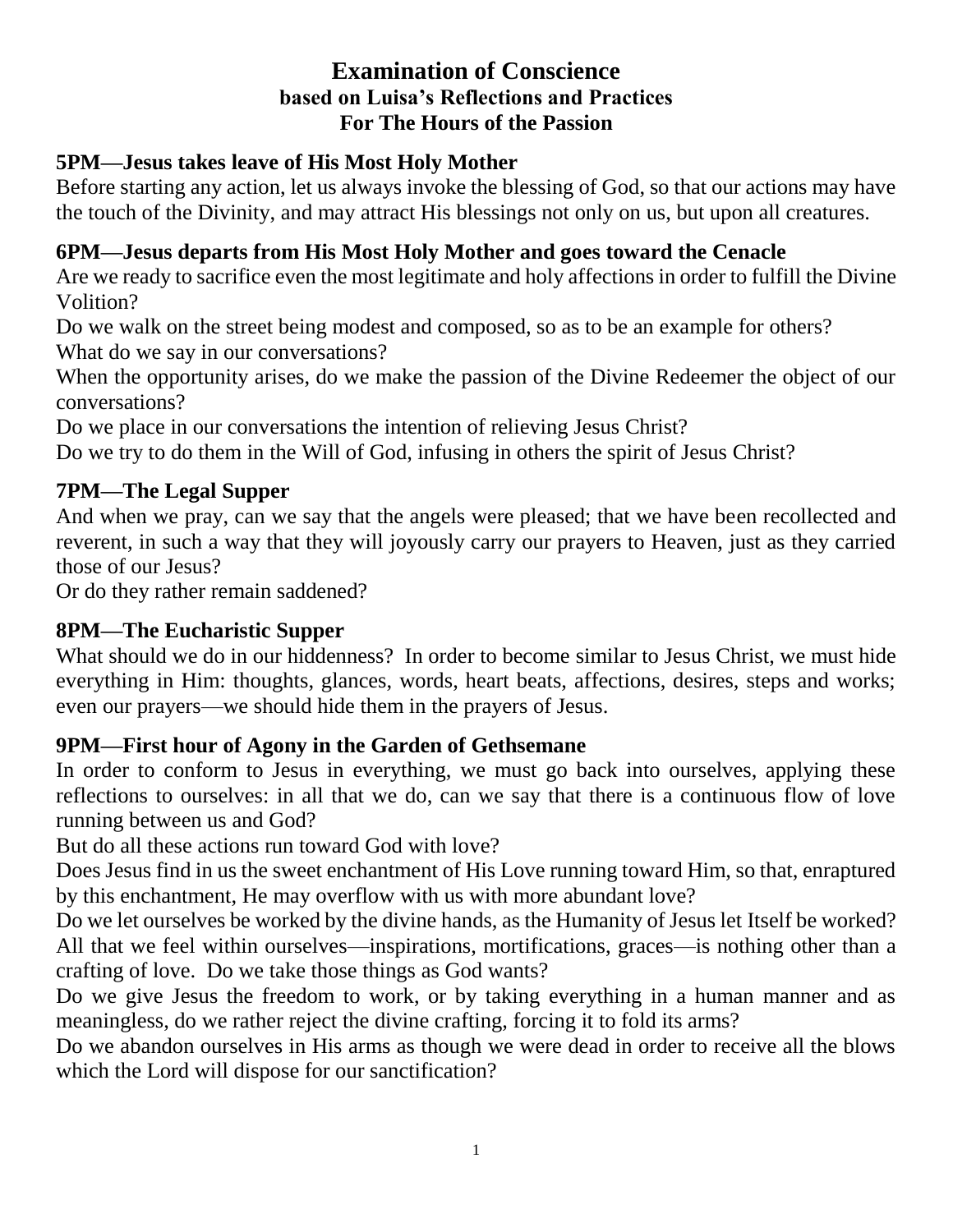## **10PM—Second hour of Agony in the Garden of Gethsemane**

Do we always pray, in whatever mood we may be—cold, hard, tempted?

Do we give Jesus the pains of our soul as reparation and relief in order to copy Him completely, thinking that each mood of ours is a pain of Jesus?

Do we lose heart, or do we remain at the feet of Jesus with courage, giving Him all that we suffer, so that Jesus may find His own Humanity in us?

That is, are we His Humanity for Jesus?

What did the Humanity of Jesus do? It glorified Its Father, expiated, pleaded the salvation of souls. And we—do we enclose within ourselves these three intentions of Jesus in everything we do, so as to be able to say, 'We enclose in ourselves all the humanity of Jesus Christ?'

Do we place in our darkness the intention of making the light of truth shine in others?

And when we pray with fervor, do we place the intention of melting the ice of many hearts hardened in sin?

# **11PM—Third hour of Agony in the Garden of Gethsemane**

And we--do we ask for help from Heaven in any painful circumstance?

And if we turn also to creatures, do we do this with order, with those who can comfort us in a saintly way?

Are we at least resigned, if we do not receive those comforts which we are hoping for, in using the indifference of creatures to abandon ourselves more in the arms of Jesus?

Jesus was comforted by an Angel. And we—can we say that we are the angels of Jesus by remaining around Him to comfort Him and share in His bitterness?

## **12AM—Jesus is arrested**

In the deceptions, in the betrayals of creatures, are we ready to forgive as Jesus forgave?

Do we take from the hands of God all the evil that we receive from creatures?

Are we ready to do all that Jesus wants from us?

In the crosses, in the strains, can we say that our patience imitates that of Jesus?

# **1AM—Thrown from a cliff, Jesus falls into the Cedron stream**

And we—do we abandon ourselves at the mercy of the Will of God?

In our weaknesses and falls, are we ready to stand up again to throw ourselves in the arms of Jesus?

And we—do we abhor any stain and shadow of sin?

Are we ready to give shelter to Jesus in our heart, not to make Him feel the nausea which other souls give Him with sin, and to compensate for the nausea that we ourselves have given Him many times?

# **2AM—Jesus is presented to Annas**

And we—are we intrepid and courageous when it comes to glorifying the Lord, or do we let ourselves be won by human respect?

In our speaking, do we always look for the glory of God?

In order to exalt the glory of God, do we bear everything with patience like Jesus?

Do we always avoid speaking ill of the neighbor, and do we excuse him if we hear that others run him down?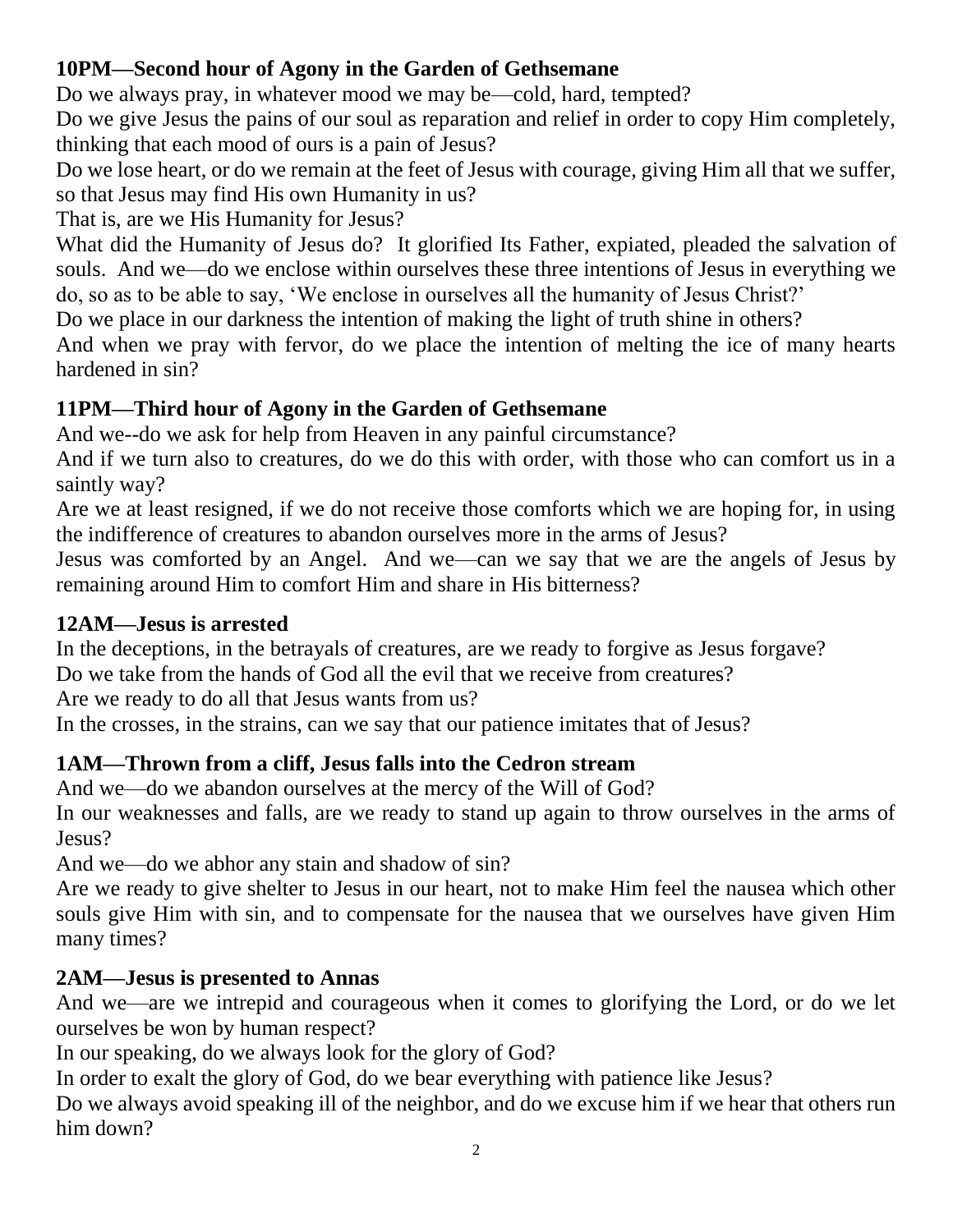Do we watch over the Heart of Jesus, so that He may not receive any offense which has not been repaired by us?

Do we watch over ourselves in everything, so that our thought, gaze, word, affection, heartbeat and desire may be as many sentries around Jesus, watching over His Heart, and repairing for all the offenses?

And in order to do this, do we pray Jesus to watch over each of our acts, and to help us watch over our own heart?

Are we ready to answer when our Jesus calls us?

## **3AM—Jesus in the house of Caiphas**

And we—when the Lord allows that we be slandered and unjustly accused, do we look only for God, Who knows our innocence; or do we rather beg esteem and honor from creatures?

Does truth always arise on our lips?

Are we adverse to any trick and lie?

Do we bear with patience, the mockeries and confusions that creatures give us?

Are we ready to give our life for their salvation?

## **4AM—Jesus at the mercy of the soldiers**

And we—are we constant during repeated sufferings, or do we lament, get irritated and lose peace; that peace of heart which is necessary to allow Jesus to find a happy dwelling place within us?

Do we look at those who offend us with the same love [as Jesus]?

Is the love which we show them so great as to be a voice for their hearts—so powerful as to convert them to Jesus?

## **5AM—Jesus in prison**

And we—are we happy to be alone with Jesus, or do we look for the company of creatures? Isn't Jesus alone our only breath and our only heartbeat?

Are we happy to be bound by Jesus in that prison in which His love places us—that is, obscurity, oppressions and other things?

Do we feel the firmness and promptness to imprison ourselves in Jesus for love of Him?

Do we long for Jesus alone to come and keep us company, to free us from the chains of every passion, and to bind us with the stronger chains of His Heart?

Do we place our pains as a court around suffering Jesus in order to remove from Him the spit and mud which sinners send Him?

Is our prayer constant with Jesus?

## **6AM—Jesus before Caiphas again, who confirms His condemnation to death and sends Him to Pilate**

When we go out, do we let ourselves be directed by Jesus?

Is our composure an example for others, and our steps like magnets which call souls around Jesus? Is our life always the same or do we change it for the worse, depending on the encounters that we have?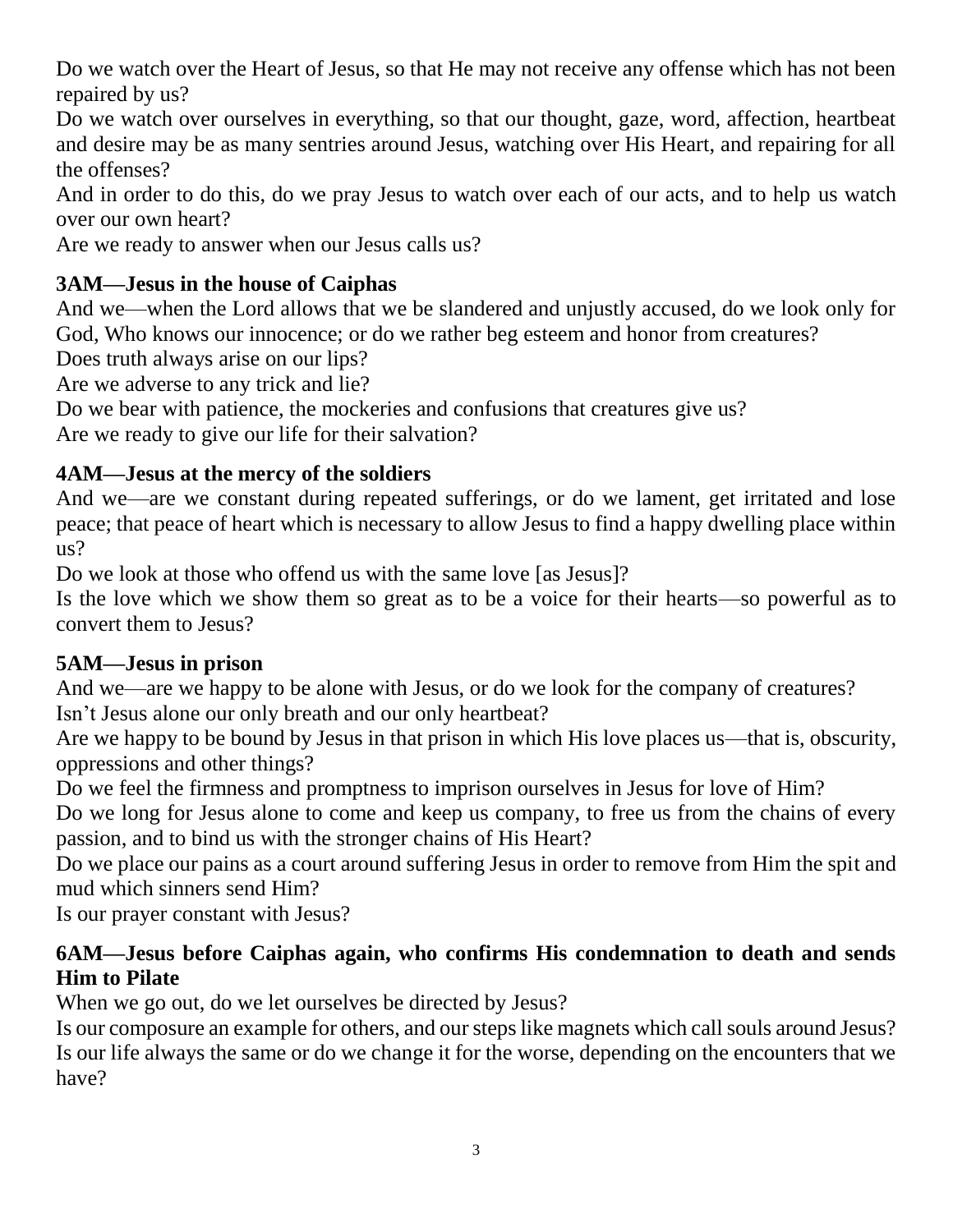# **7AM—Jesus before Pilate, Pilate sends Him to Herod.**

Do we feel the same with everyone?

Do we try to conquer our natural evil if we don't like someone?

In dealing with creatures, do we always try to make Jesus known, and to make the light of truth shine in them?

And we—when we are slandered, mocked, insulted, or derided, do we think that the Lord wants to give us a divine likeness?

In the pains, in the scorns, and in all that our poor heart may feel, do we think that it is Jesus Who gives us sorrow with His touch, Who transforms us into Himself with His touch, and gives us His likeness?

And as suffering returns to us, do we think that Jesus, looking at us, is not satisfied with us, and therefore gives us another squeeze in order to render us completely like Him?

Following the example of Jesus, can we say that we have dominion over ourselves; and that in adversities, we prefer to remain silent instead of answering?

Do we ever let ourselves be won by curiosity?

# **8AM—Jesus is brought back to Pilate and put after Barabbas. Jesus is scourged.**

And we—are we stripped of everything?

Do we let ourselves be bound by love?

Don't we see that in that gaze [of Jesus] there is also a reproach for us, since we too contributed to binding Him?

And we—are we pure in the mind, in the gaze, in the words, in the affections, so as not to add more blows on that innocent Body?

Are we always bound to Jesus, so as to be ready to defend Him, when creatures strike Him with their offenses?

## **9AM—Jesus is crowned with thorns. Presented to the people: "Ecce Homo!" Jesus is condemned to death.**

And we—do we avoid sentiments of pride?

Do we attribute to God the good that we do?

Do we consider ourselves as being inferior to others?

Is our mind always empty to any other thought in order to give rise to grace?

When Jesus makes Himself felt in our mind and in our heart, do we reciprocate His inspirations, or do we place them into oblivion?

And we—do we respect all the holy things?

Do we use all the reverence which befits them, as if we were touching Jesus Christ Himself?

Are we ready to accept any pain to prevent Jesus from being offended and from suffering?

How do we sympathize with the pains which Jesus suffers in seeing many souls snatched from His Heart?

Do we make His pains our own so as to relieve Him from all that He suffers?

Do we strive to let Jesus live on earth?

Are we ready to give our own life so that beloved Jesus may be relived of all the offenses, or do we rather imitate the Jews, people so much favored—almost as our own souls, which are loved so much by Jesus—and shout like them, **"Crucifigatur"** (let Him be crucified)?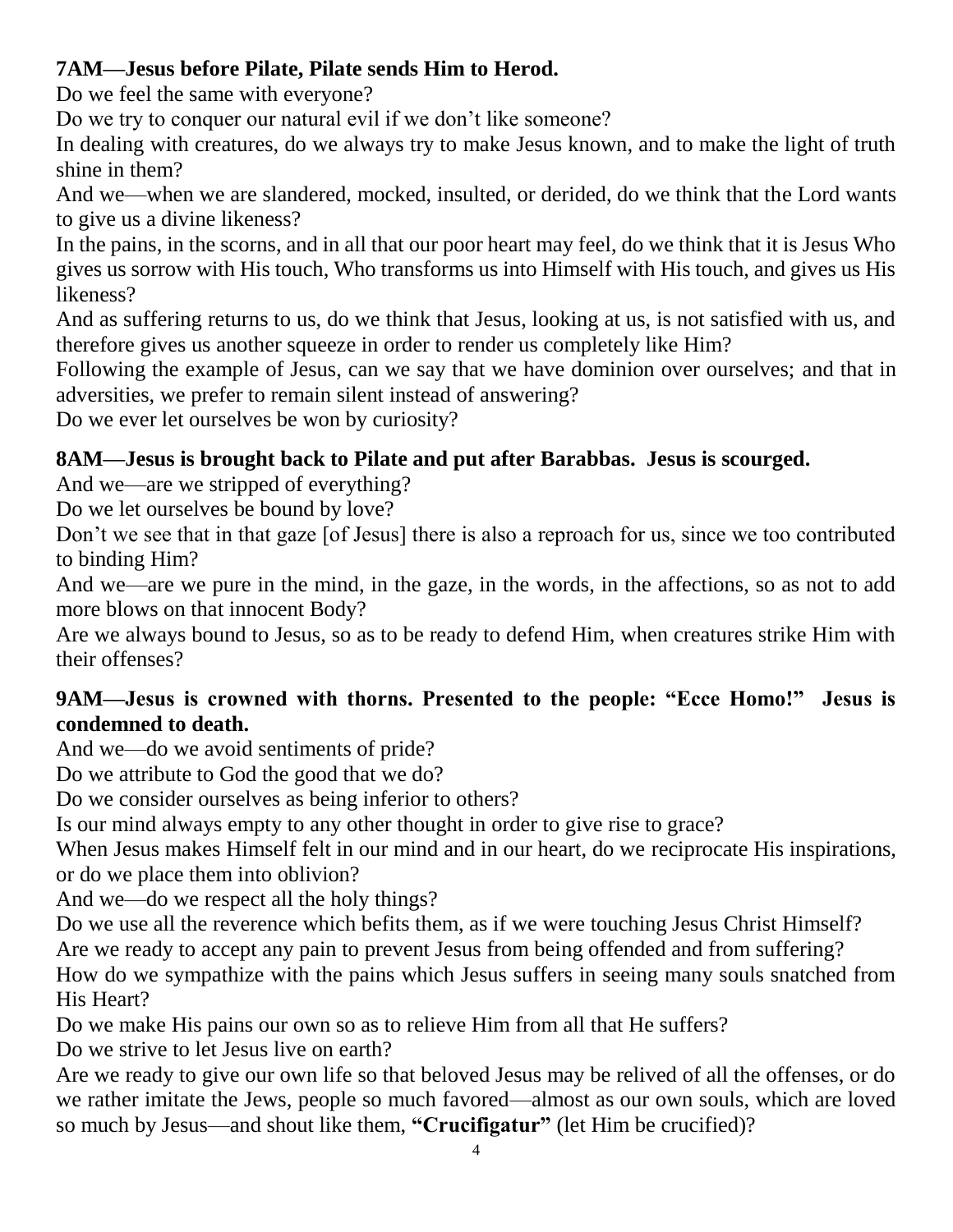## **10AM—Jesus takes up the cross and walks toward Calvary, where He is stripped**.

And we—do we love suffering like Jesus?

Can we say that our heartbeats echo His divine heartbeats, and that we too ask for our cross?! When we suffer, do we have the intention of becoming companions of Jesus in order to relieve Him from the weight of His Cross?

How do we accompany Him?

As He receives insults, are we always ready to give Him our little sufferings as relief for His pains?

In working, in praying, and when we feel the hardship of our suffering under the weight of interior pains, do we let our pain fly to Jesus, which, like a veil, may dry up His sweat and cheer Him, as we make His hardship our own?

# **11AM—Jesus is crucified**

And we—do we rest in Him in all our pains?

Can we say that we prepare a bed for Jesus in our heart with our patience and with our love?

Do we remain completely crucified to Him, at least with our main senses?

Do we always keep our mind, our heart, and all our being as nailed with the nails of His Most Holy Will?

Do we look with love at those who offend us, for love of Him?

# **12PM--First Hour of Agony on the Cross--The first word of Jesus**

And we—do we try to live detached from the world, from creatures, and from all that tastes of earth?

Does our love for Jesus reach the extent of finding rest in suffering?

Do we make the prayer of Jesus our own in order to continuously excuse sinners before the Father, and to plead for mercy for them, even for those who may have offended us?

# **1PM—Second Hour of Agony on the Cross—second, third and fourth word of Jesus**

And we—do we pray always for the souls of the so many dying who need a prayer, so that hell may be closed to them, and the gates of Heaven opened?

And we—do we give everything to Jesus?

In all that we do—prayers, actions and other things—do we always have the intention of absorbing new love in ourselves, so as to give everything back to Him?

When the Lord gives us fervor, light and love, do we use them for the good of others?

Do we try to enclose souls in this light and in this fervor, so as to move the Heart of Jesus to convert them; or do we selfishly keep His graces for ourselves alone?

What use do we make of the great gift of His Mama, Whom He gave to us?

Do we make the love of Jesus, the tenderness's of Jesus and all that Jesus did our own, so as to make His Mama content?

Can we say that our divine Mother finds in us the contentment that she found in Jesus?

Are we always close to her, as faithful children; do we obey her and imitate her virtues?

Do we try anything in order not to escape from her maternal gaze, so that She may keep us always clinging to Jesus?`